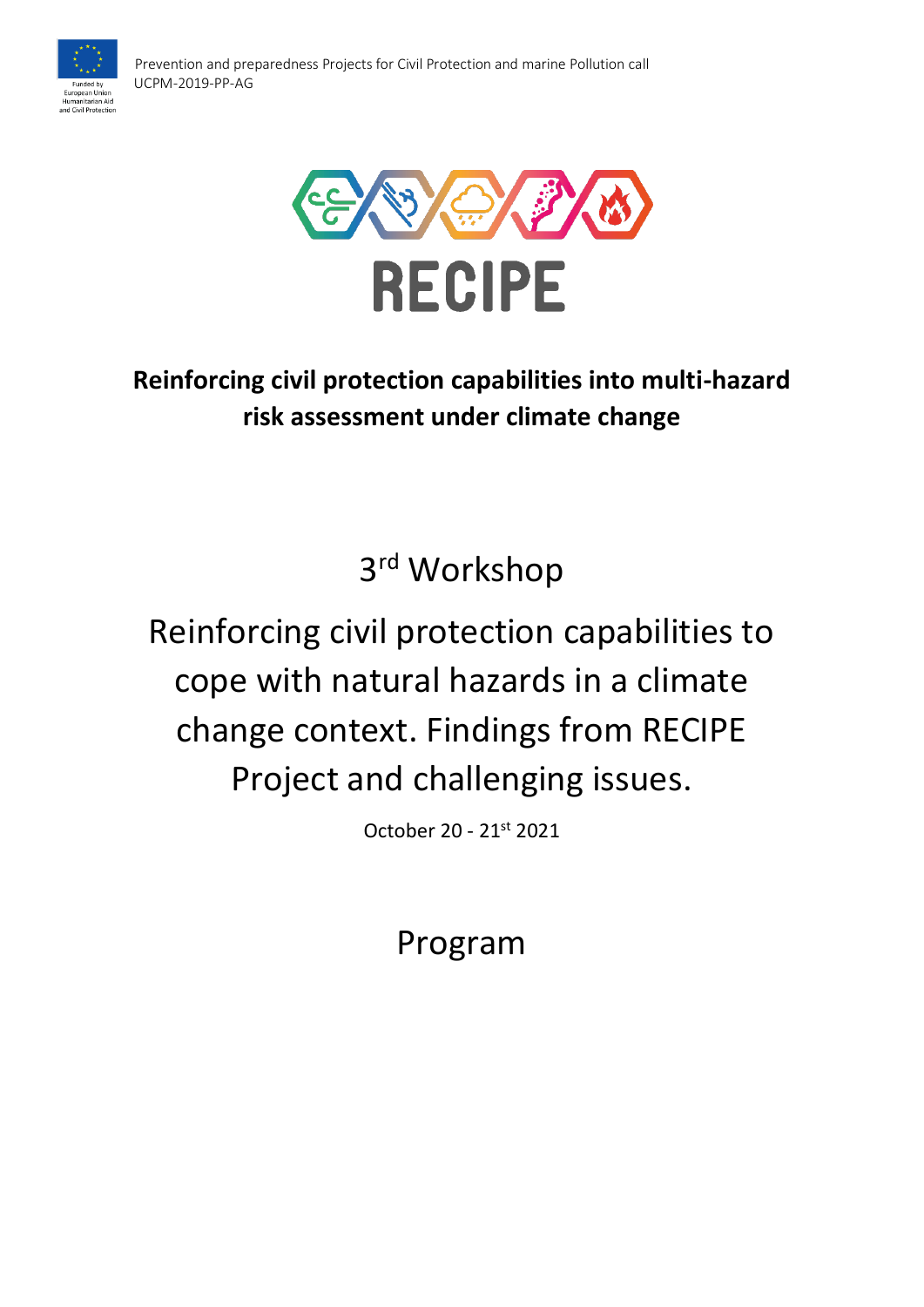



## RECIPE project background and description

Under climate change scenarios, disaster risk management is becoming increasingly complex as the potential impacts of natural hazards on citizens and infrastructures increase. Meanwhile decision-making processes must deal with higher levels of uncertainty facing unprecedented more severe events. In this context, the proper inclusion of emergency response requirements into risk assessment and planning contributes to reinforce Disaster Risk Reduction Strategies.

Based on the above, the project *Reinforcing civil protection capabilities into multi-hazard risk*  assessment under climate change *(RECIPE)* seeks to develop operational recommendations and tools to reinforce civil protection in emergency management and risk planning for different natural hazards across Europe (wildfires, floods, windstorms, avalanches, rockfalls and landslides) while simultaneously addressing climate change impacts through an integrated risk management approach and exchange of lessons learned and best practice sharing.

**RECIPE** is a two-year Prevention Project (January 2020 - November 2021) founded by the EU Civil Protection Mechanism, with the participation of 8 institutions from 5 countries. More information of the project will be found in [http://recipe.ctfc.cat](http://recipe.ctfc.cat/)

| <b>RECIPE consortium</b>                                                           |
|------------------------------------------------------------------------------------|
| Forest Science and Technology Centre of Catalonia (CTFC), Spain (Coordination)     |
| Pau Costa Foundation (PCF), Spain                                                  |
| General Directorate of Civil Protection, Government of Catalonia (DGPC-CAT), Spain |
| Forest Research Institute of Baden-Wuerttemberg (FVA), Germany                     |
| CIMA Research Foundation (CIMA), Italy                                             |
| Austrian Research Centre for Forest, Natural Hazards and Landscape (BFW), Austria  |
| Institute of Cartography and Geology of Catalonia (ICGC), Spain                    |
| Instituto Superior de Agronomia (ISA), University of Lisbon, Portugal              |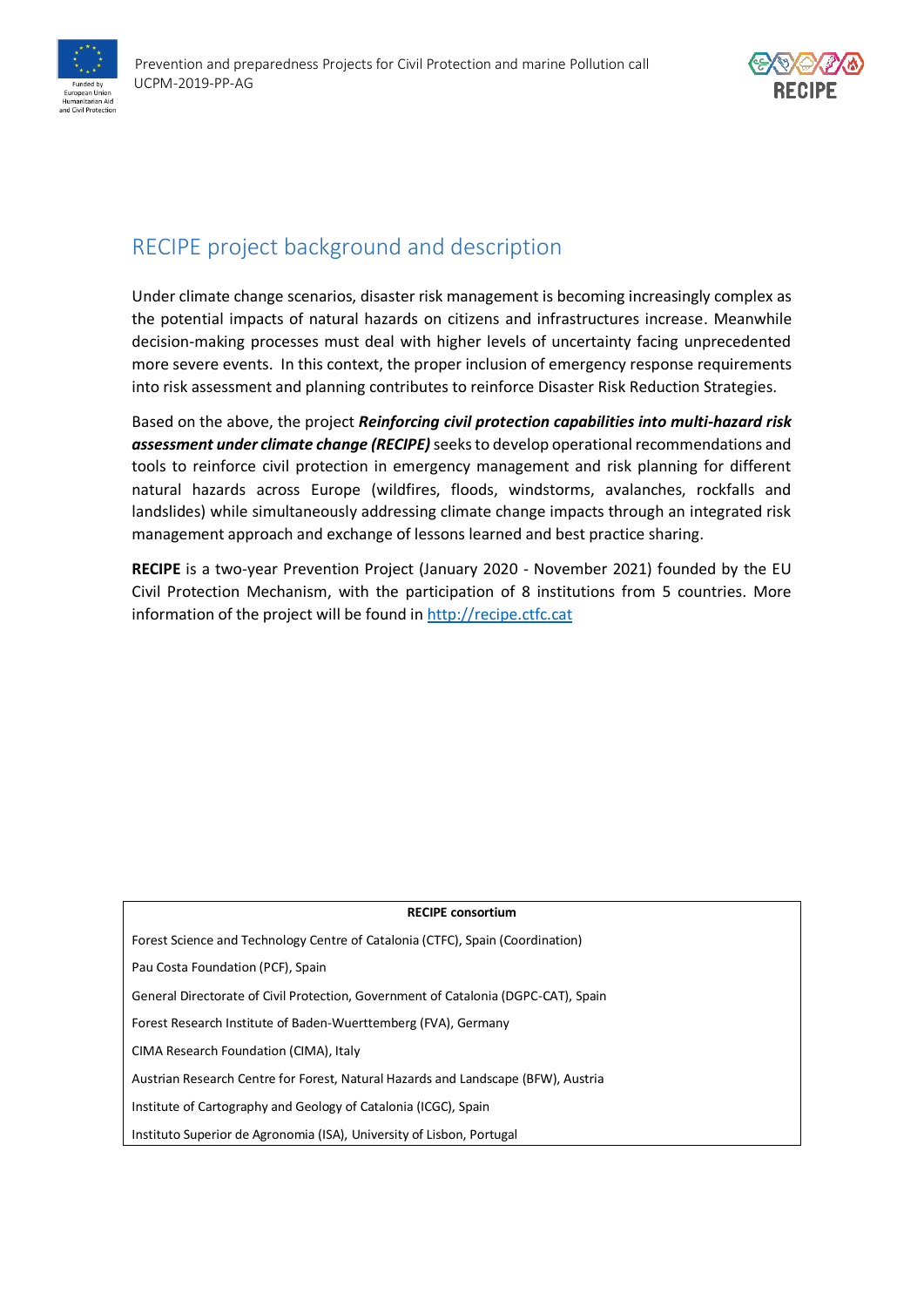

## Objectives and expected results of the 3<sup>rd</sup> Workshop

The 3<sup>rd</sup> Workshop is final part of RECIPE project. The objectives of this workshop are to share the main findings of the project regarding the challenges of the civil protection in order to face the increasing and more complex risk contexts due to climate changes. It is also planned to present the developed operational tools, open a discussion with external EU experts and managers of other EU multi-risk projects. Particular attention will be paid to the discussion of two relevant challenges about how the better communicate risk and how to finance in a sustainable manner risk reduction strategy. The results of this workshop will contribute to enhancing the capacity of the decision-makers to evaluate the risks on their regions, considering the climate change projections, through the decision supporting systems and tools.

In a first session, the analysed risks (forest fires, floods, storms, avalanches, rock-falls and landslides), as well as some of the most recent DRR strategies for its control will be reviewed.

The second day will be composed of participative sections. The invited experts in two round tables, will discuss the situation of risk communication, as well as how to finance risk resilience in the context of climate change.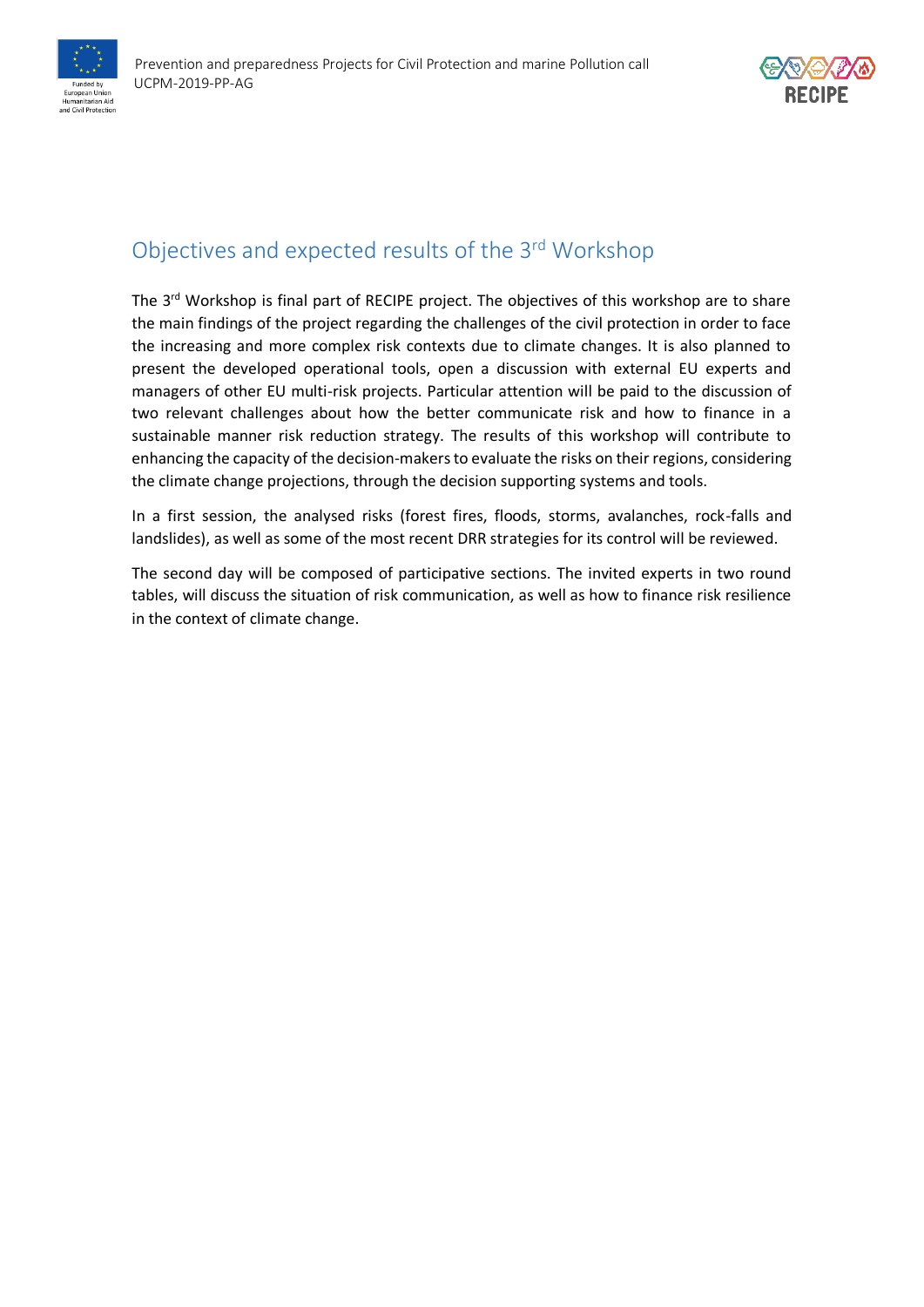



## Program

### **Wednesday, October 20th, 2021 3 rd RECIPE workshop**

#### **Reinforcing civil protection capabilities to cope with natural hazards in a climate change context Findings from RECIPE Project and challenging issues**

| 8:30 – 9:00<br>$(UTC+1)$ | Check-in and technical preparation |
|--------------------------|------------------------------------|
|                          |                                    |

#### **Introduction session**

| $9:00-9:10$   | <b>Official opening</b>                             |
|---------------|-----------------------------------------------------|
| $9:10 - 9:15$ | Presentation of Workshop objectives and functioning |

**Session I: Climate change impact on risk management of natural hazards, gaps and challenges to increase resilience**.

| $9:15 - 10:20$ | Main Project findings: The impacts of climate change in natural risk, civil<br>protection, and emergency management.                                                                           |
|----------------|------------------------------------------------------------------------------------------------------------------------------------------------------------------------------------------------|
|                | Recent extreme events. Floods in central EU. Germany.                                                                                                                                          |
|                | Recent extreme events. Extreme wildfires in Greece                                                                                                                                             |
|                | Moving forward to cross-border cooperation and resilience to multi-natural<br>hazards in a climate change context. The MONTCLIMA project and Climate<br><b>Change Strategy in the Pyrenees</b> |
| 10:20 - 10:30  | Coffee break                                                                                                                                                                                   |

**Session II: Operational tools to reinforce civil protection capabilities; description and lessons learned.**

| $10:30 - 11:45$ | Permafrost degradation and Deforestation - Impacts of Climate Change in<br><b>Risk Management for Landslides and Rockfall.</b>                               |
|-----------------|--------------------------------------------------------------------------------------------------------------------------------------------------------------|
|                 | A participatory approach to develop a crisis management plan to manage<br>wind throw along roads.                                                            |
|                 | Understanding avalanche synoptic patterns to prevent better risk scenarios<br>in the Pyrenees and discussing novel wildfire-avalanche multi-risk situations. |
|                 | Risk planning the complexity by connecting from response to prevention, the<br>case of wildfire risk at local level.                                         |